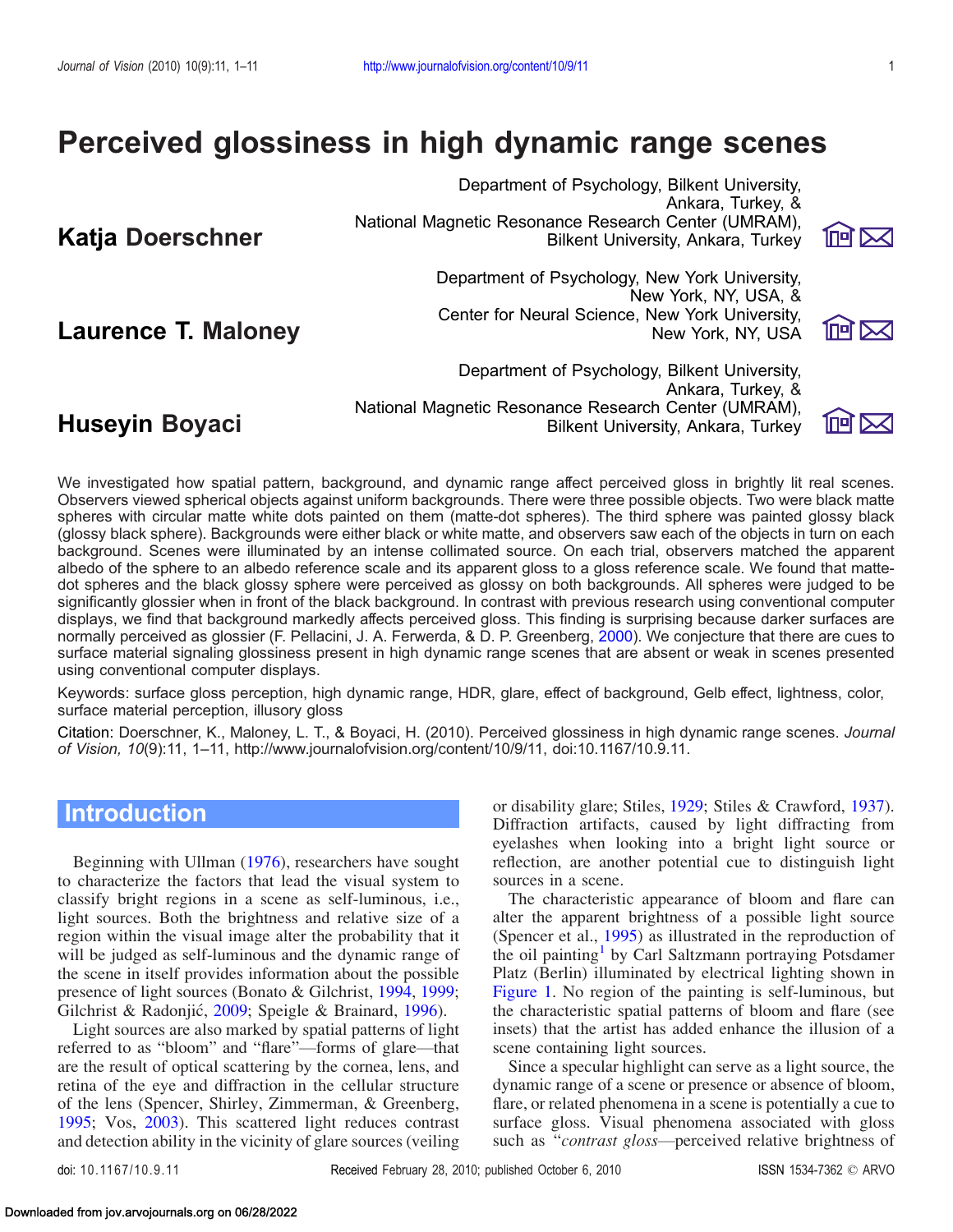<span id="page-1-0"></span>

Figure 1. An oil painting of electrical street illumination in Postdamer Platz, Berlin. Carl Saltzmann, 1884. By permission. Museumsstiftung Post und Telekommunikation, Berlin. Two magnified details are inserted, illustrating how the artist portrayed bloom and flare lines. In scenes with actual light sources, bloom and flare are consequences of optical scatter within the eye. Bloom corresponds to the apparent blurring of the light source by convolution with a point spread function (Vos, [2003\)](#page-10-0). There are separate contributions to bloom from light scattering in the cornea, lens, and retina. Flare refers to the apparent radial lines that are likely due to patterned variations of refractive index in the human lens (Spencer et al., [1995](#page-10-0)).

specularly and diffusely reflecting areas"—or "*specular* gloss—perceived brightness associated with the specular reflection from a surface" (Pellacini, Ferwerda, & Greenberg, [2000,](#page-10-0) referring to Hunter & Harold,  $1987$ —may also vary substantially depending on dynamic range.

In this article, we report an experiment in which we varied the background of a simple, achromatic scene illuminated by an intense collimated light source. We evaluated the perceived glossiness of surfaces in the scene. Our goal was to produce illusory *gloss* by creating a plausible spatial arrangement of small matte white dots on black matte spheres and then to vary the albedo of the background from black to white to produce the extreme contrast between dark and bright regions necessary for glare to occur. We compared perception of gloss in scenes containing only matte surfaces to perception of gloss in scenes containing a glossy black sphere.

This background manipulation also serves to test a conjecture by Fleming, Dror, and Adelson [\(2003;](#page-9-0) see also Hartung & Kersten, [2002](#page-9-0)) that the perceived gloss of an object is not affected by the background against which it is

presented. Experimental and computational studies of gloss perception typically omit consideration of possible effects of the background on which stimuli are presented, both virtual (Motoyoshi, Nishida, Sharan, & Adelson, [2007](#page-9-0)) and real (Obein, Knoblauch, & Viénot, [2004\)](#page-10-0). Indeed, if perceived gloss were in fact independent of background, then it would greatly simplify development of algorithms that could predict the degree of gloss assigned to any surface in a scene (e.g. Motoyoshi et al., [2007\)](#page-9-0). We test whether this is true.

Almost all previous studies on gloss perception have employed rendered surfaces displayed on conventional CRT or LCD monitors (Berzhanskaya, Swaminathan, Beck, & Mingolla,  $2005$ ; Blake & Bülthoff, [1990;](#page-9-0) Fleming et al., [2003](#page-9-0); Ho, Landy, & Maloney, [2008\)](#page-9-0). Beck and Prazdny ([1981\)](#page-9-0) and Obein et al. [\(2004](#page-10-0)) are exceptions. Typically, objects displayed this way during psychophysical experiments do not exceed luminances of about  $100-200$  cd/m<sup>2</sup> and the dynamic range of such devices is considerably less than that of natural scenes. In natural scenes, the dynamic range of the scene can exceed the dynamic range of the human visual system when light sources are present in the visual field.

Moreover, it is scarcely surprising that glossy surfaces in rendered scenes presented on typical display devices do not appear very glossy if high dynamic range cues to glossiness such as glare are absent. Because of these, it is not clear whether the results of previous studies are applicable to real-world high dynamic range scenes. Here we sought to investigate how spatial pattern, background, intensity, and dynamic range affect perceived gloss in brightly lit real scenes.

We report one main experiment and, in two appendices, three further experiments testing specific aspects of the results of the main experiment.

## Methods

### Stimuli

Stimuli were three spheres 40 mm in diameter. Two spheres were matte black (acrylic paint, albedo  $\sim 0.05$ , Krylon Ultra Flat Matte spray paint), with either a 1-mm or 2-mm (diameter) circular matte white dot painted (acrylic paint, albedo  $\sim 0.8$ ) on them. The edges of the white dots were sharp, not graded. We refer to them as the 1-mm matte-dot sphere and the 2-mm matte-dot sphere for convenience. The third sphere (the *glossy black* sphere) was produced by coating a black matte sphere with a glossy finish. Note that due to the limited transmissiveness of the coating material this sphere was darker than the two matte-dot spheres. Spheres were mounted on thin matte black rods for convenience. Two backgrounds (84.1 cm  $\times$  59.4 cm) were cut from flocked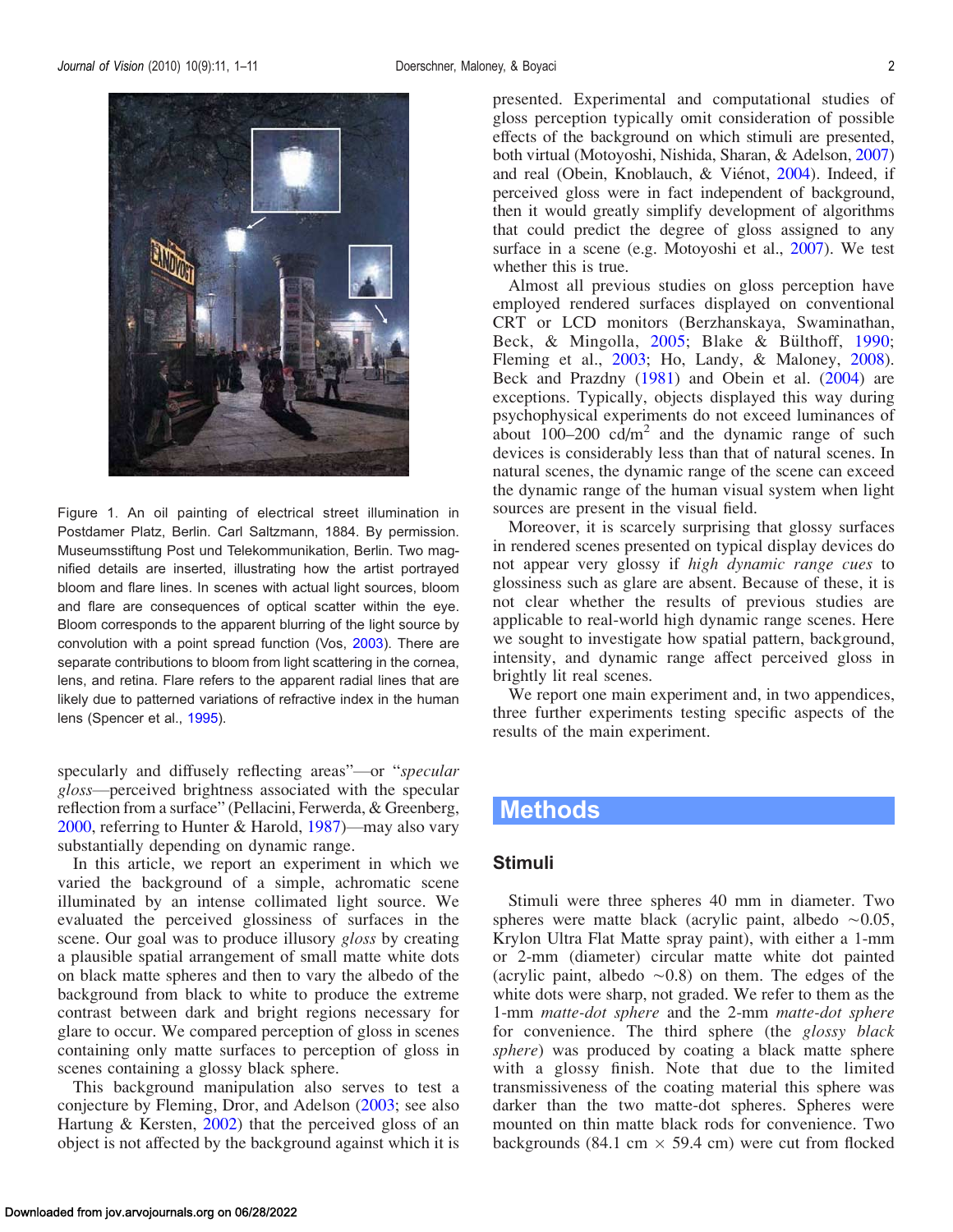black paper (albedo  $\sim$  0.05) and white matte paper (albedo  $\sim 0.7$ ).

#### Layout

Spheres were positioned 353 cm away from the observer (visual angle of 0.64 degree), 13 cm in front of the background (see Figure 2). A collimated light source (halogen, 12 V, 20 W, 850 lumen) was placed to the left of and approximately 89 cm in front of the sphere, pointing directly at it. The shadow of the sphere fell on the lower right corner of the background, and the sphere and its shadow did not overlap when viewed from the observer's position. The light source illuminated only the spheres and background and was otherwise invisible, hidden in a black box. Except for this light source, the experimental room was dark during the matching part of the experiment.

#### **Procedure**

Observers were led into the room (lights on). They were shown examples of a glossy sphere (Christmas ornament, 60 mm in diameter) and a black matte sphere (80 mm in diameter) with a painted white dot. These objects were not used in the actual experiment. Observers were told that they would see both types of spheres in the experiment and that their task would be to match the gray level (albedo) and gloss level of the displayed sphere to reference scales presented on a computer display. They were then shown examples of the scales for albedo and the scales for gloss (rendered using Ward's [\(1992\)](#page-10-0) model) used in matching (Figure 3A). The laptop display was placed 33 cm in front of the observer and was slightly elevated.<sup>[2](#page-9-0)</sup> The reference stimuli on each scale were numbered. Observers responded by naming numbers aloud to the experimenter.

At the beginning of the experiment (lights off), the observer placed his head in a chin rest and one



Figure 2. An overview of the experimental setup. See text for dimensions and details.



Figure 3. (A) Glossiness familiarization scales. Prior to the experiment, observers were shown examples of the kind of matching scales that they would encounter during the experiment. These scales were ordered—from most to least glossy—and contained objects of different colors and less entries than matching scales in the actual experiment. They also saw corresponding familiarization scales for surface albedo (not shown). (B) Experimental matching scales for surface albedo and gloss. The color of the glossy matching spheres was deliberately chosen to be different from achromatic, in order to make it easier for the observer to focus on gloss apart from albedo. The scales are shown in increasing order of albedo and glossiness, respectively. The albedo and gloss scales used in the actual experiment were randomly reordered from trial to trial.

experimenter held a black opaque board in front of the observer's eyes, such that the observer could not see the experimental scene. The restriction of head motion was crucial to eliminate possible motion cues to specular reflections.<sup>[3](#page-9-0)</sup> The board blocked the observer's view of the test area. Stimuli were viewed monocularly to avoid possible stereo cues to specular highlights (Blake & Bülthoff, [1990\)](#page-9-0).

At the beginning of each trial, the board blocking the observers' view of the stimulus was removed. Observers first matched the albedo and then the gloss level of the stimulus against the black background using the albedo and gloss scales in Figure 3B. For the gloss matching task, observers were instructed to disregard the surface color of the test and matching spheres. The order of the elements in both matching scales was randomized on each trial (Figure 3B). Observers completed six trials (3 spheres  $\times$ 2 backgrounds), performing the two matching tasks on each trial. They then repeated all judgments with the black background replaced by the white.

After the experimental trials, the observer was asked to watch as something would happen in the scene and to describe later what—if anything—had changed. One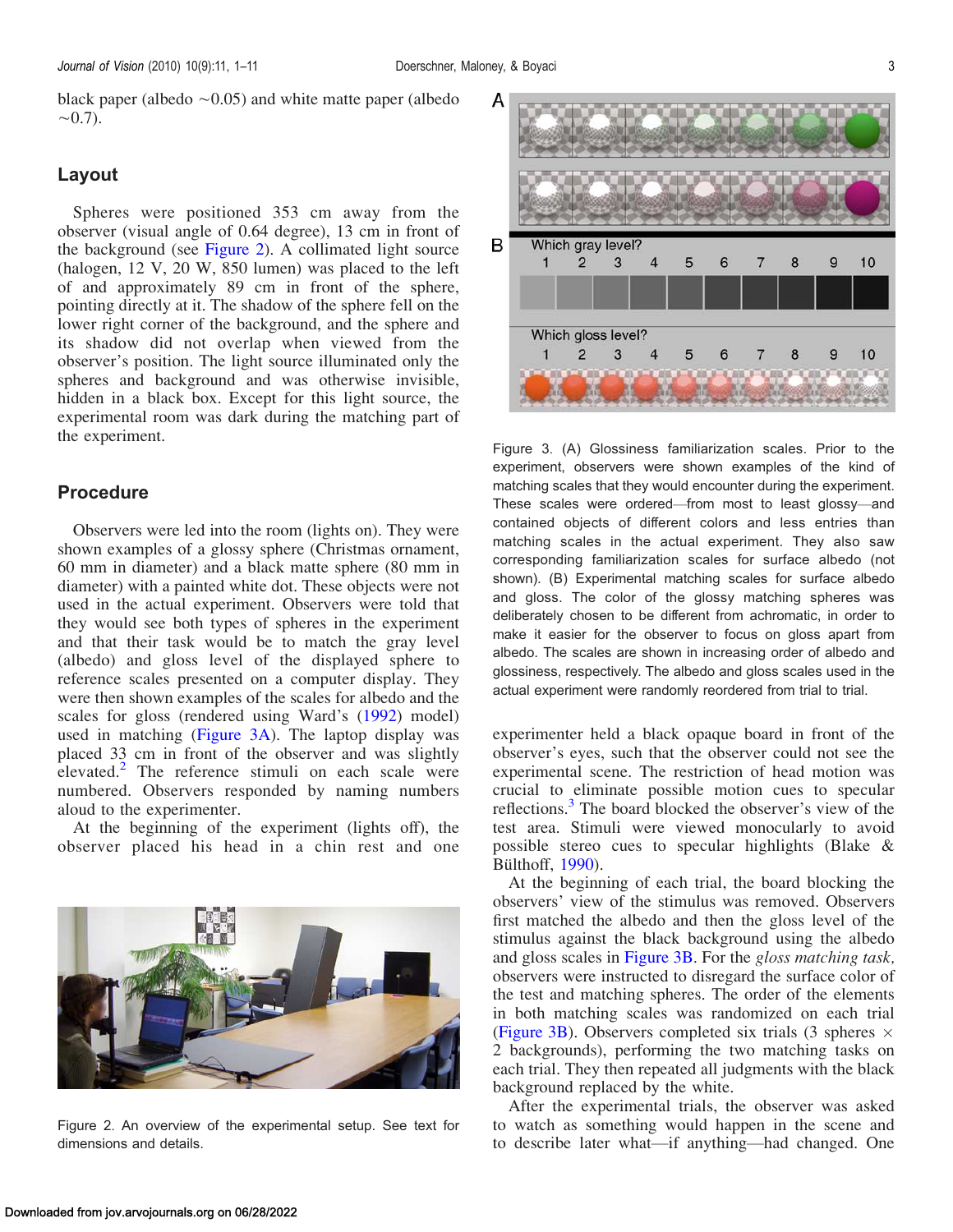<span id="page-3-0"></span>experimenter moved the white background slowly behind the sphere, progressively covering the black background. This procedure was repeated as many times as the observer desired. The other experimenter took notes of the observer's verbal report as the new background was inserted and afterward.

#### **Observers**

Eleven NYU graduate students and postdocs participated in the experiment. None was aware of the purpose of the experiment. All had normal or corrected-to-normal vision and gave written consent prior to the experiment.

## **Results**

#### Perceived glossiness

We first tested whether the matte-dot spheres and the glossy black sphere were perceived as glossy (and not matte) using a one-sample *t*-test. The gloss scale values for all three spheres on both the black and white backgrounds were significantly greater than matte (which corresponds to a scale value of 1) at the 0.05 level (1-tailed) or lower (Figure 4A). Surprisingly, all three spheres matched reference spheres near the midpoint of the gloss scales and both of the matte-dot spheres were rated to be more glossy than the actual glossy sphere but not significantly so. On the black background, the two matte-dot spheres were not perceived as significantly different in gloss from each other and the glossy sphere.

## Effect of background albedo on perceived glossiness

We then tested whether changing background from white to black affected the perceived gloss of the glossy black sphere and the matte-dot spheres. The glossy black sphere and the 2-mm matte-dot sphere were both perceived as significantly more glossy when presented in front of the black background than when presented in front of the white background (glossy sphere: mean difference between backgrounds: 2.4;  $t(10) = 3.239$ ,  $p =$ 0.004, 1-tailed; 2-mm matte-dot sphere: mean difference between backgrounds: 1.8;  $t(10) = 2.192$ ,  $p = 0.026$ , 1-tailed). The 1-mm matte-dot sphere was not significantly glossier on the black background though the trend is similar to that for the two other spheres (mean difference between backgrounds: 0.9).

#### Perceived albedo

We first determined whether the three spheres differed in perceived albedo (Figure 4B). On both the black and white backgrounds, both matte-dot spheres were not perceived as significantly different from each other and were, however, perceived as significantly (and correctly) higher in albedo than the glossy sphere (for  $t(20)$  = 3.9445–9.1753,  $p = 0.0004$ –0.00001, alpha = 0.05 (0.0167, correcting for multiple comparisons), 1-tailed).



Figure 4. (Left) Results for perceived gloss. Black: 1-mm matte-dot sphere; Gray: 2-mm matte-dot sphere; White: black glossy sphere. Error bars are twice the standard error. (Right) Results for perceived albedo.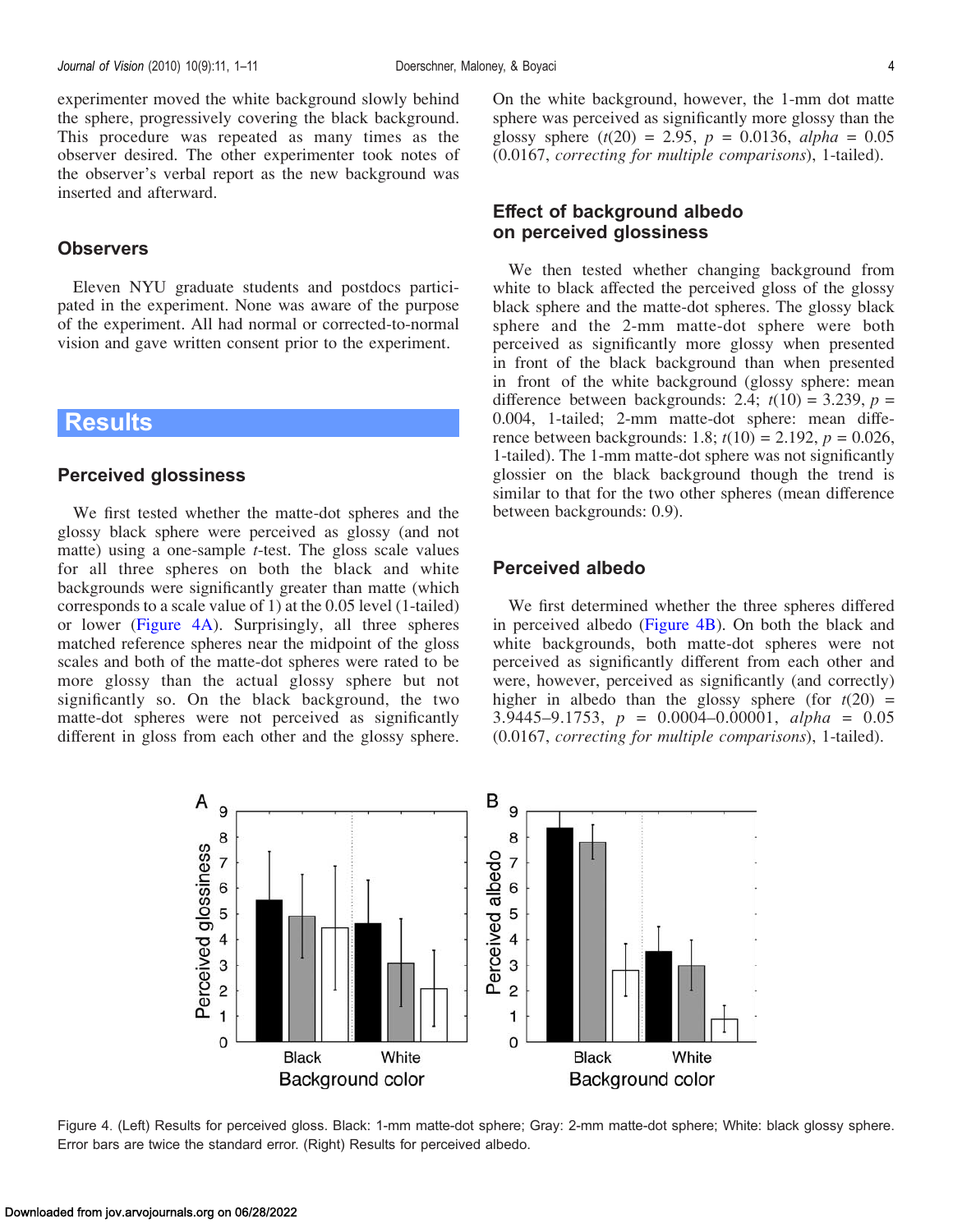As expected, all three spheres were perceived as significantly lighter in albedo when presented in front of the black background than when presented in front of the white background (1-mm matte-dot sphere: mean difference between backgrounds: 4.8;  $t(10) = 18.286$ ,  $p =$ 0.0001, 1-tailed; black 2-mm matte-dot sphere: mean difference between backgrounds: 4.8;  $t(10) = 11.404$ ,  $p =$ 0.0001, 1-tailed; glossy sphere: mean difference between backgrounds: 1.9;  $t(10) = 4.869$ ,  $p = 0.0003$ , 1-tailed). The effect was less pronounced for the glossy sphere.

#### Observer verbal reports

In order to get a more detailed account of the background and illusory gloss effects, one experimenter moved the white background slowly behind one of the illusory glossy spheres, replacing the black background, as the observer watched. All observers reported that the sphere appeared to change from a light gray to a much darker shade of gray, and that the sphere also appeared to become duller, less glossy as the white background was introduced behind it. After turning the lights on in the room, and bringing the stimulus closer to the observer, so that he could see the sphere under ordinary illumination conditions, all observers were surprised to find that they had been looking at a matte sphere with a white dot painted on. None of the participants in the experiment were able to differentiate actual and illusory gloss under the conditions of the experiment.

## **Discussion**

We examined perception of surface gloss in scenes consisting of matte and glossy achromatic spheres against an achromatic background. The matte spheres were black with a small white circular dot (matte-dot spheres). We illuminated part of the scene with an intense neutral collimated light source and examined how the visual system assigns graded surface material descriptors such as "glossiness" to the spheres. We varied the albedo of the background, which effectively altered the dynamic range of the scene. Any effects of bloom or flare—forms of glare due to light scatter and diffraction in the optics and retina of the human eye—were physically correct.

## Classic Gelb effect

It is well known that in sparse settings as in ours the gray level of the background influences the perceived albedo of matte surfaces placed in front (Gelb, [1929;](#page-9-0) Gilchrist, [1977,](#page-9-0) [1994;](#page-9-0) Katz, [1935](#page-9-0)). Using 3D surfaces, we found that changes in background affected perceived albedo as expected [\(Figure 4B\)](#page-3-0). Interestingly, for this type of surface material the effect is less pronounced than for matte surfaces. As noted above, the glossy sphere was darker than its matte counterparts. Hence, the weakened effect of background could be due to a floor effect. In future experiments, one could first match the perceived albedos of both matte and shiny objects (as in, for example, Xiao & Brainard, [2008](#page-10-0)), and then proceed to systematically study the effect of background luminance on the perceived albedo of glossy objects.

### Illusory gloss

Under our experimental conditions—high intensity illumination, far distance, monocular viewing, restriction of head motion—matte-dot spheres were perceived to be as glossy as the real glossy sphere. That is, when one of the matte-dot spheres was presented, the visual system interprets the sphere as glossy although there is evidently a physically correct interpretation of the scene with the matte-dot spheres interpreted as matte spheres with white dots painted on them, namely the actual object. The photographs in Figure 5 approximate the effect but lacks the dynamic range of the actual scenes presented. The evident bloom in the right-hand picture is attributable to the camera used to record the scene. It is not the bloom or flare experienced by the subjects in the experiment.

#### Background and glossiness

We find that the perceived glossiness of a surface is influenced by background. Since certain visual phenomena associated with gloss such as "contrast gloss-perceived relative brightness of specularly and diffusely reflecting areas"—or "specular gloss—perceived brightness associated with the specular reflection from a surface" (Pellacini



Figure 5. Examples of the stimuli. (Left) The 2-mm matte-dot sphere under ordinary illumination in front of the white background. (Right) The same sphere under experimental light conditions with black background (where matte-dot spheres appeared glossiest). Note that the highlight region appears now bigger due to veiling glare.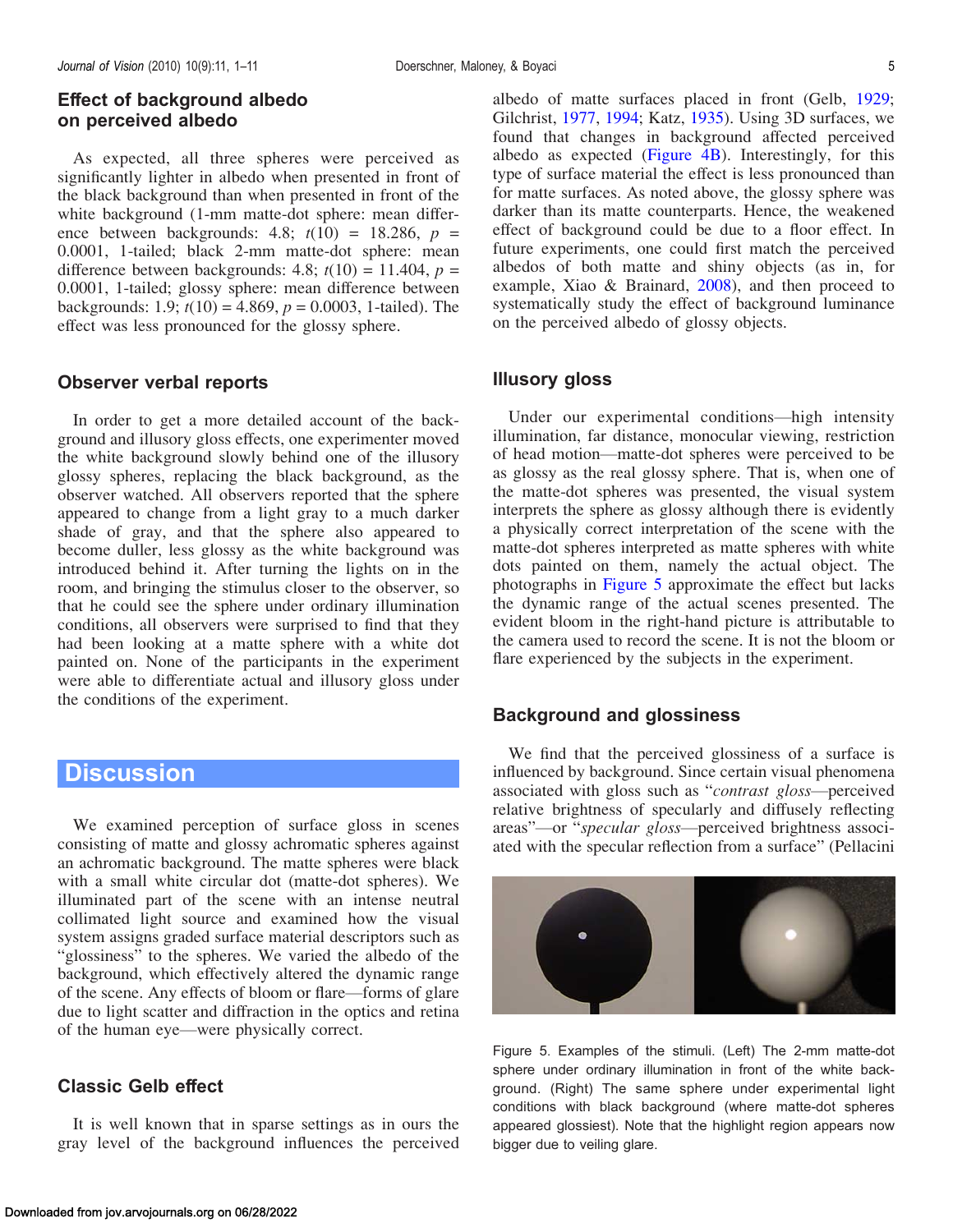<span id="page-5-0"></span>et al., [2000,](#page-10-0) referring to Hunter & Harold,  $1987$ )—vary substantially depending on background and the associated change in dynamic range of the scene, the result is not unexpected.

However, some aspects of the result are surprising. One might predict that by surrounding the apparently glossy object with a white background the object may appear darker, and hence the perceived local *contrast gloss* may increase. However, our data indicated that the opposite occurred—spheres in front of the white background, though perceived as darker, appeared in fact less glossy. Why? There are several possible explanations. (1) It may be that the white background led to a compression of the perceived dynamic range in the scene, $4$  and thus a possible reduction in glare and perceived glossiness. (2) Alternatively, it could be possible that the perceptual grouping of the highlight with the white background overrode the effect of the perceived decrease in albedo. This outcome suggests that both contrast gloss and specular gloss (Hunter & Harold, [1987](#page-9-0)) are affected by the object's background. This Gelb Gloss Effect is analogous to the classic Gelb Effect: a black paper is seen as white. Here, a matte surface is seen as glossy, and perceived glossiness varies with the introduction of a white background. The test spheres, glossy and matte, never looked matte on either background. (3) A third alternative explanation stems from previous research on the relation between luminance and relative area and self-luminosity thresholds (Bonato & Gilchrist, [1994,](#page-9-0) [1999](#page-9-0); Gilchrist & Radonjic´, [2009\)](#page-9-0). According to the results of these studies, two factors could influence the self-luminosity threshold. First, as the relative area of the brighter surface in a simple scene decreases, the probability that it will be perceived as self-luminous increases. Second, for a surface to attain self-luminosity threshold, its luminance should be at least about twice of that of a surface perceived as white in the scene. In our black background scenes, the highlightsillusory or real—satisfy these two conditions.

When the white background is introduced, however, the degree to which the highlights are perceived as selfluminous decreases, because now the highlights are only slightly brighter than the white surface in the scene. This in turn could lead to a decrease in perceived glossiness of the spheres.

#### Open questions

We have shown that manipulations of background in very simple scenes can dramatically alter the perceived glossiness of surfaces. Further research is needed to assess how the spatial structure of the stimuli, changes in the dynamic range of the scene, the visibility of the spatial patterns associated with flare and bloom, and other cues that signal light sources are affected by background and in turn affect perceived gloss. It is plausible that the effect depends on the spatial structure of the matte objects

themselves (the added white dots). We conjecture that, under the conditions of our experiment, the white matte dots on the black matte spheres were interpreted as glare sources by the visual system and the surfaces themselves as glossy.

The compelling demonstrations of Fleming et al. ([2003](#page-9-0)) suggest a natural conjecture, that *only* the mean albedo of a background—and not its higher order image statistics affects the perceived gloss of objects presented against that background. However, in backgrounds containing a range of albedos (and, once illuminated, a range of luminances) the rules determining how background affects perceived gloss may prove to be complex.

Not surprisingly, there is more to gloss perception than can be captured on a typical display device. Further research is needed to determine how the spatial structure of the object affects perceived gloss in stimulus configurations similar to ours (Fleming et al., [2003\)](#page-9-0).

## Appendix A

#### Control Experiment 1

In this control experiment, we wished to demonstrate that the scaling method used in the main experiment could reveal observers' gloss perception at a variety of gloss levels. Using a matte sphere, a glossy sphere, and a highgloss sphere, we asked the observers to match glossiness and albedo as in the original experiment, and then asked the observers to sort the spheres in their gloss levels, and checked whether these two judgments were consistent with each other.

#### Methods

#### Stimuli

Stimuli were three spheres 40 mm in diameter. The first sphere was matte black (acrylic paint, albedo  $\sim 0.05$ , Krylon Ultra Flat Matte spray paint, same paint as in the original experiment). The second sphere was painted with a black glossy spray paint. The third one was the glossiest sphere, painted with a black glossy spray paint and then finished with an additional transparent glossy coating. One black background cut from flocked black paper (albedo  $\sim$ 0.05, same as in the original experiment) was used (see [Figure A1](#page-6-0)).

#### Layout

Spheres were positioned 258 cm away from the observer, 20 cm in front of the background (see [Figure A2](#page-6-0)). A pin-spot light source, built by us using a halogen lamp (50 W) and a lens system, was placed 60 cm to the right of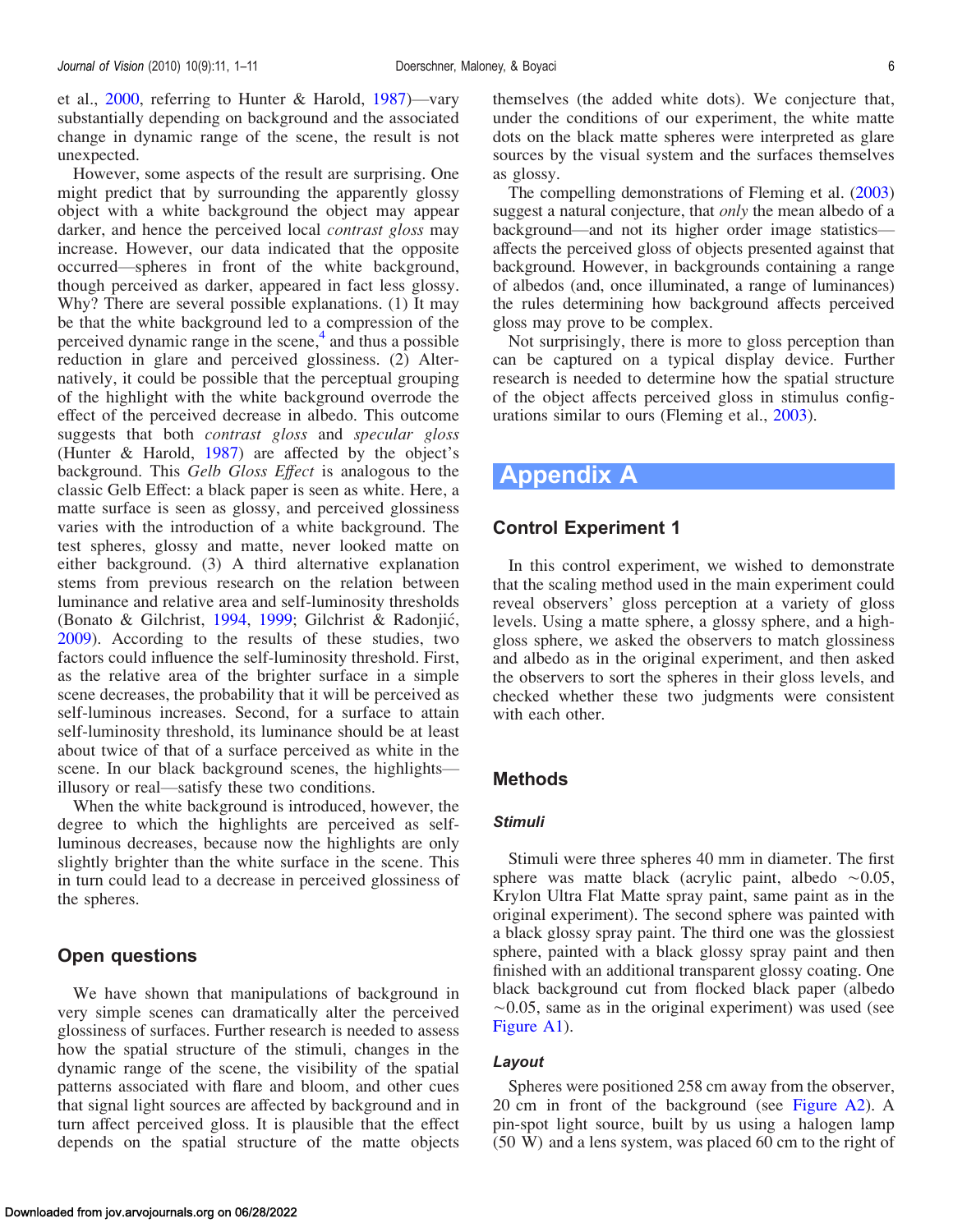<span id="page-6-0"></span>

Figure A1. The stimuli. Three spheres used in Control Experiment 1 under normal room illumination. The spheres were all black, without a matte dot or other surface feature. They differed in glossiness.

and 160 cm in front of the sphere, pointing directly at it. The shadow of the sphere fell on the lower right corner of the background, and the sphere and its shadow did not overlap when viewed from the observer's position. The light source illuminated only the spheres and background and was otherwise invisible, hidden in a cardboard box. Except for this light source, the experimental room was dark during the matching part of the experiment.

#### Experimental software

The experimental software for the matching task was programmed using the Java platform. In each trial, a single adjustable matching stimulus was shown on the computer screen (either an albedo matching patch or a gloss matching sphere). Observers were able to adjust the albedo or gloss level of the matching object by pressing the up and down arrow buttons on the keyboard and finalize their decisions by pressing the space bar. The matching stimuli were otherwise identical to those used in the original experiment.

#### Procedure

Observers were led into the room (lights on). They were shown samples of a glossy object (a shiny telephone handset) and a white matte sphere (40 mm in diameter) both under normal room light and under the pin-spot light. These objects were not used in the actual experiment. Observers were told that they would see both types of surface material in the experiment and that their task would be to match the gray level (albedo) and gloss level of matching stimuli presented on a computer display placed right in front of them. They were then asked to perform the task on the sample objects until they fully understood the task. The experimental software randomized the order of spheres to be presented to the observers and specified the experimenters which sphere should be used in each trial. The rest of the procedures were similar to the original experiment, except that there were only three albedo and gloss level judgments, because we used only one type of background in the control experiment. In the end of the session, we showed observers all three spheres and asked to order them in gloss level.

#### **Observers**

Six Bilkent University students (graduate and undergraduate) and employees (research assistants and engineers) participated in the experiment. None was aware of the purpose of the experiment. All had normal or corrected-to-normal vision and gave written consent prior to the experiment.

#### Results

In the verbal description, all observers judged the third sphere as the glossiest and first sphere as the most matte. Quantitative results, shown in [Figure A3](#page-7-0), are consistent with this subjective measure. As the plots clearly demonstrate, perceived glossiness increases from first sphere to third sphere, and perceived albedo follows the opposite pattern. We further tested whether the differences in the results are statistically significant using a one-tailed t-test. For the gloss level judgments, we found that Sphere



Figure A2. Experimental layout for the control experiments. The layout is photographed with normal room illumination. During experiments, normal room illumination was extinguished and stimuli were illuminated only by the pinpoint light source (upper right).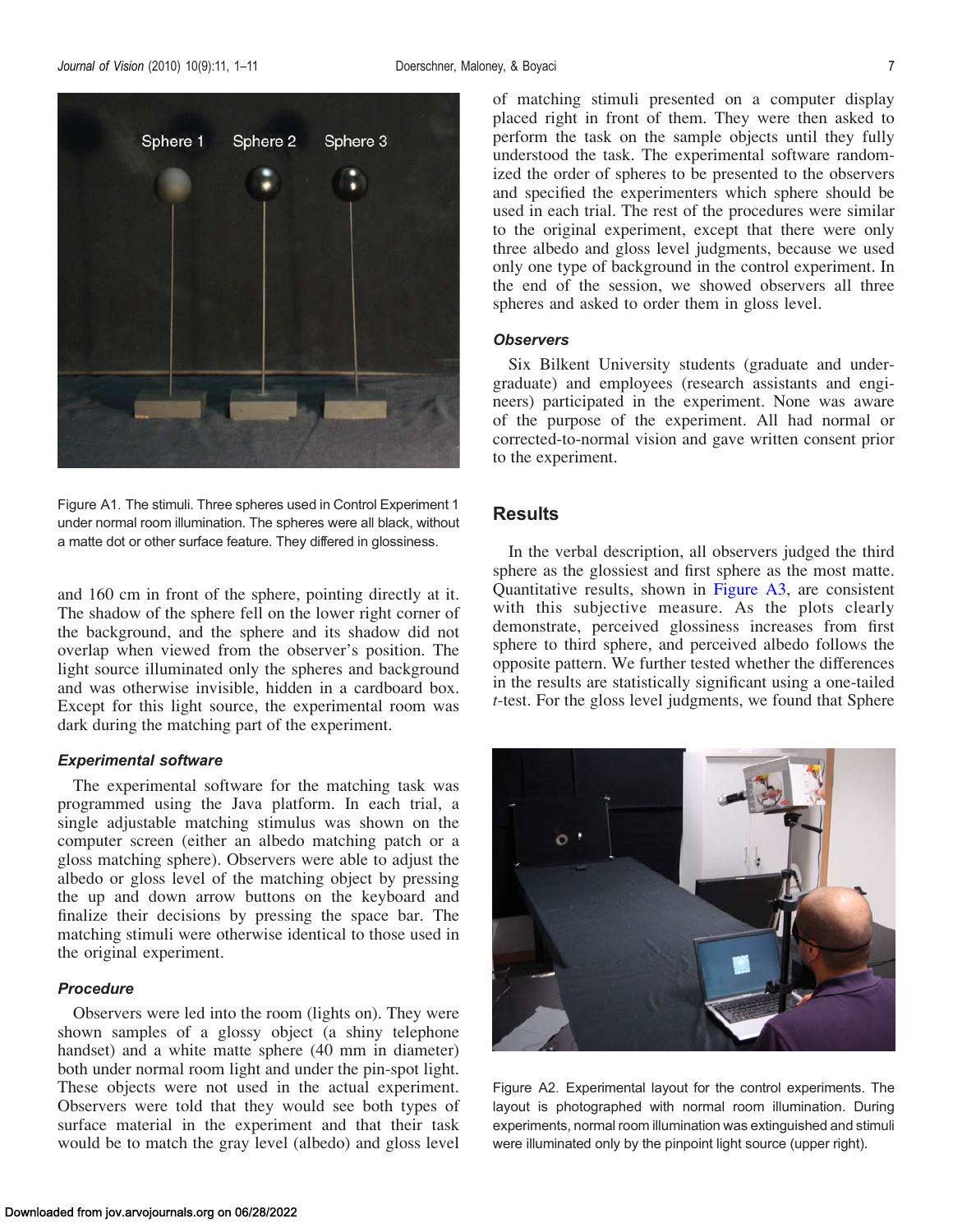<span id="page-7-0"></span>

Figure A3. Results of Control Experiment 1. (A) Perceived glossiness. (B) Perceived albedo. The error bars mark 2 standard errors of the mean. All differences are significant at alpha 0.05 level.

2 was perceived significantly glossier than Sphere 1 ( $p =$ 0.00136), and Sphere 3 was perceived significantly glossier than Sphere 2 ( $p = 0.00074$ ). For the albedo judgments, we found that Sphere 1 was perceived significantly lighter than Sphere 2 ( $p = 0.0064$ ), and Sphere 2 was perceived significantly lighter than Sphere 3  $(p = 0.03914)$ .

glossy under the specific illumination conditions of our experiment, we conducted a second control experiment to investigate whether a black matte-dot sphere was perceived as significantly glossier than a matte sphere.

#### Methods

#### Stimuli

### Control Experiment 2

To further test the conclusion that a black matte sphere with a white dot painted on it is indeed perceived as

Stimuli were three spheres 40 mm in diameter. The first sphere was matte black (same paint as in the original experiment). The second sphere was a black matte-dot sphere (2-mm dot), and the third one, included as a control,



Figure A4. Spheres used in Control Experiment 2 and for luminance measurements.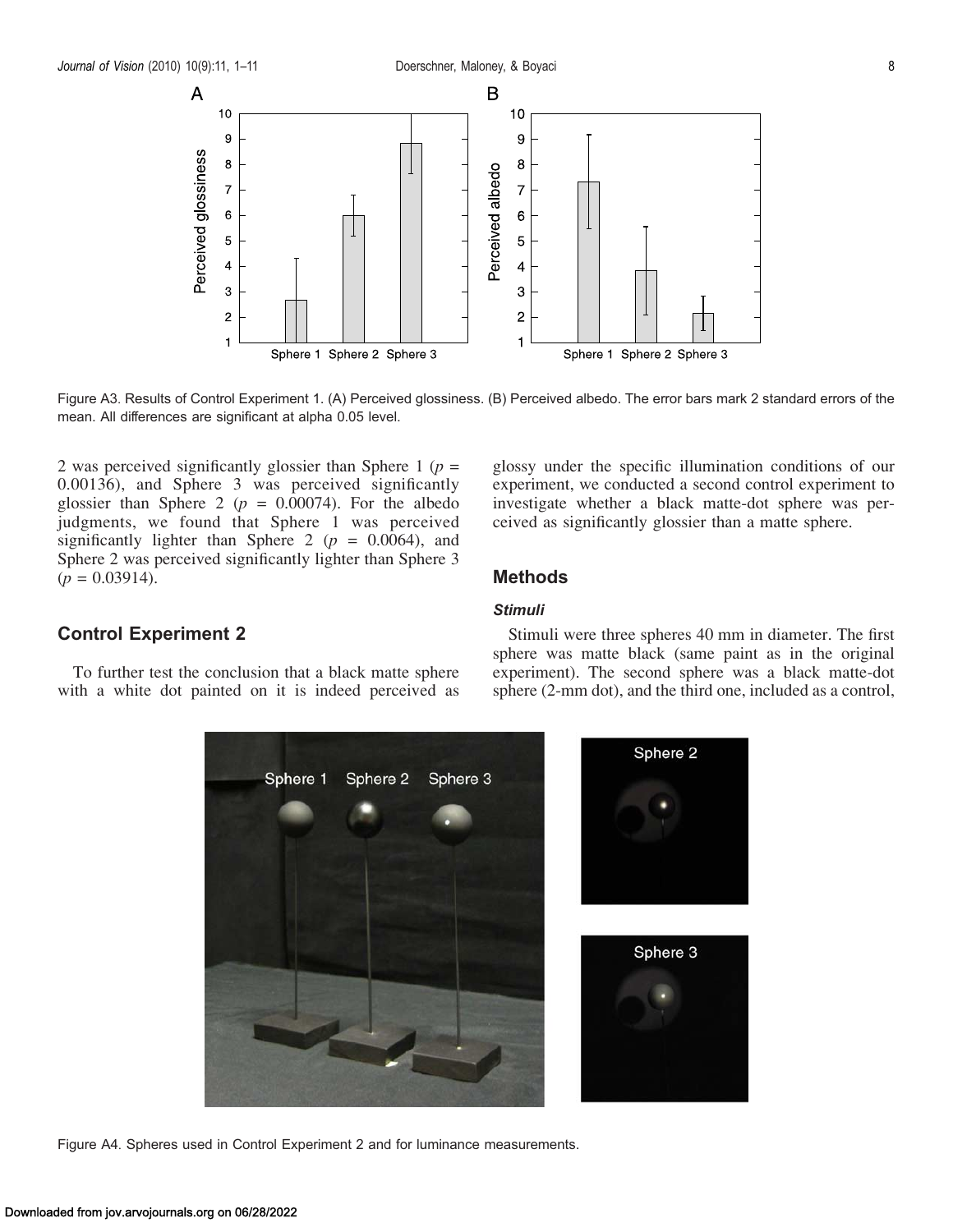was the glossiest sphere used in Control Experiment 1. Spheres were presented in front of a black background cut from flocked black paper (same as Control Experiment 1). [Figure A4](#page-7-0) shows the stimuli under normal and under experimental illumination conditions. Layout, experimental software, and procedure were as in Control Experiment 1.

#### **Observers**

Six Bilkent University students (graduate and undergraduate) and employees (research assistants and engineers) participated in the experiment. None were aware of the purpose of the experiment. All had normal or corrected-to-normal vision and gave written consent prior to the experiment.

#### Results

Figure A5 shows glossiness judgments for all three spheres. As expected, the matte-dot sphere was perceived as significantly glossier than the matte sphere (one-tailed t-test,  $p = 0.01237$ . Not surprisingly, also the glossy sphere was perceived as glossier than the matte sphere (one-tailed *t*-test,  $p = 0.00778$ ). We found no difference in



Figure A5. Results of Control Experiment 2. Error bars mark 2 standard errors of the mean. The differences between Sphere 1 and Sphere 2 and between Sphere 1 and Sphere 3 are significant at the 0.05 level.

perceived gloss between matte-dot and glossy spheres. These results demonstrate that the matte-dot sphere was clearly perceived as glossy.

#### Appendix B

The data reported in the main experiment were collected at New York University using apparatus that no longer exists. Because we did not perform luminance measurements of the NYU setup, we built a new version of the apparatus at Bilkent University and used it to replicate the basic pattern of results found in the main experiment for conditions where we could accurately measure luminance of surfaces within the scene and calculate dynamic range. For the measurements, we used the three spheres shown in [Figure A4.](#page-7-0) Sphere 1 and Sphere 2 were the same spheres used in the control experiment in [Appendix A](#page-5-0). Sphere 3 was a black matte sphere (painted with Krylon Ultra Flat Spray paint) with a 4-mm white dot painted on it. The pin-spot light source was 180 cm in front of and 45 cm to the right of the objects. Under these conditions, observers' views of the spheres are shown in [Figure A4](#page-7-0). Before making the measurements, we qualitatively verified that (1) the white-dot-painted-blackmatte sphere appeared indeed as glossy, and that (2) with a white background both the actual glossy and the illusory glossy spheres looked darker and less glossy. To do so, we asked two experienced observers (authors KD and HB) and three naive observers whether the white-dot-paintedblack-matte sphere and the actual glossy sphere looked glossy. All observers reported that they perceived both objects as glossy. Then, we asked the observers to report changes in albedo and gloss level (if any) as we changed the background from black to white. All observers reported that the objects looked darker and less glossy with the white background, consistent with our findings in the original experiment.

After the above verification of the original effect, we measured the luminance values of the black and white backgrounds (SpectroCAL USB by Cambridge Research Systems). The luminance of the illuminated part of the white background was  $547 \text{ cd/m}^2$ , and that of the nonilluminated part was  $0.7369$  cd/m<sup>2</sup>. The luminance of the illuminated part of the black background was 7.286 cd/m<sup>2</sup>, and that of the non-illuminated part was  $0.06698$  cd/m<sup>2</sup>. The average luminance of the matte ball (excluding the white dot) was  $21.01 \text{ cd/m}^2$ . The highest luminance on the matte ball was  $28.31$  cd/m<sup>2</sup>, and the luminance of the white paint was 700.7  $cd/m^2$ . This makes the dynamic range 700.7 to 0.06698, or about 10,000, in the black background condition. The luminance of the glossy sphere (Sphere 2, excluding the highlight) was  $2.420 \text{ cd/m}^2$ , and that of its highlight was  $168.7$  cd/m<sup>2</sup>. Finally, we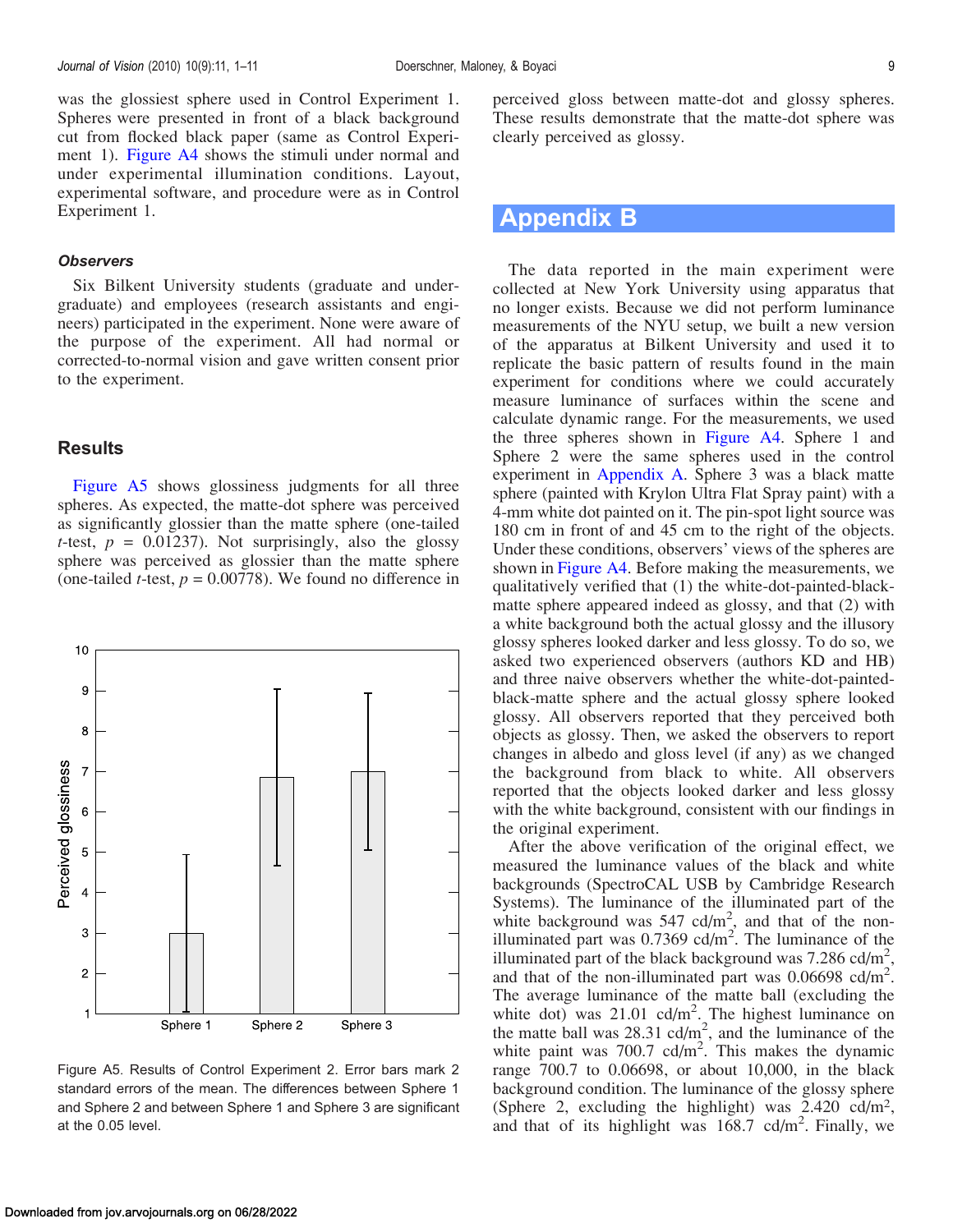<span id="page-9-0"></span>also measured the luminance of the glossiest sphere from the control experiment in [Appendix A](#page-5-0) (Sphere 3 in [Figure A1\)](#page-6-0). Its luminance was  $2.596$  cd/m<sup>2</sup>, and the luminance of its highlight was  $694 \text{ cd/m}^2$ .

## Acknowledgments

This research was funded in part by Grant EY08266 from the National Institute of Health. HB and LTM were also supported by Grant RG0109/1999-B from the Human Frontiers Science Program. KD was supported by an FP7 Marie Curie IRG 239494, and HB was supported by an FP7 Marie Curie IRG 239467. HB and KD were also supported by Grant 108K398 from the Scientific and Technological Research Council of Turkey (TUBITAK).

Commercial relationships: none.

Corresponding author: Huseyin Boyaci.

Email: hboyaci@bilkent.edu.tr.

Address: Department of Psychology, Bilkent University, IISBF Building, Room 344, Ankara 06800, Turkey.

## Footnotes

<sup>1</sup>We learned of this painting through Spencer et al. ([1995](#page-10-0)).

<sup>2</sup>The laptop was elevated so that the subjects would not see any light from the experimental setup reflected in the tabletop.

 $3$ As the observer moves, a physically correct highlight will move relative to the object's surface. This motion can be a powerful cue to perceived specularity (Doerschner, Kersten, & Schrater, 2009; Hartung & Kersten, 2002). Thus, eliminating this cue prevents a cue conflict between specular highlight intensity and specular highlight motion for the matte-dot spheres.

<sup>4</sup>Though observers were free to move their eyes, no surfaces other than spheres, and background were visible, hence it is unlikely that anything else in room was perceptually included as "part of the scene". One could argue that if this wasn't the case then the dynamic range would not be changed by the local background manipulation.

## References

- Beck, J., & Prazdny, K. (1981). Highlights and the perception of glossiness. Perception & Psychophysics, 30, 407–410.
- Berzhanskaya, J., Swaminathan, G., Beck, J., & Mingolla, E. (2005). Remote effects of highlights on gloss perception. Perception, 34, 565–575.
- Blake, A.,  $\&$  Bülthoff, H. (1990). Does the brain know the physics of specular reflection? Nature, 343, 165–168.
- Bonato, F., & Gilchrist, A. L. (1994). The perception of luminosity on different backgrounds and in different illuminations. Perception, 23, 991–1006.
- Bonato, F., & Gilchrist, A. L. (1999). Perceived area and the luminosity threshold. Perception & Psychophysics, 61, 786–797.
- Doerschner, K., Kersten, D., & Schrater, P. (2009). Rapid classification of surface reflectance from image velocities. In X. Jiang & N. Petkov (Eds.), Proceedings of the 13th International Conference on Computer Analysis of Images and Patterns (Münster, Germany, September 02–04, 2009). Lecture Notes in Computer Science (vol. 5702, pp. 856–864). Berlin, Heidelberg: Springer-Verlag.
- Fleming, R. W., Dror, R. O., & Adelson, E. H. (2003). Realworld illumination and the perception of surface reflectance properties. Journal of Vision, 3(5):3, 347–368, http://www.journalofvision.org/content/3/5/3, doi:10.1167/3.5.3. [[PubMed](http://www.ncbi.nlm.nih.gov/pubmed/12875632)] [\[Article](http://www.journalofvision.org/content/3/5/3)]
- Gelb, A. (1929). Die Farbenkonstanz der Sehdinge. In W. A. von Bethe (Ed.), Handbuch der normalen und pathologischen Physiologie (vol. 12, part I, pp. 594–678). Berlin, Germany: Springer.
- Gilchrist, A. L. (1977). Perceived lightness depends on perceived spatial arrangement. Science, 195, 185–187.
- Gilchrist, A. L. (1994). Lightness brightness and transparency. Hillsdale, NJ: Lawrence Erlbaum Associates.
- Gilchrist, A. L., & Radonjić, A. (2009). Anchoring of lightness values by relative luminance and relative area. Journal of Vision, 9(9):13, 1–10, http://www. journalofvision.org/content/9/9/13, doi:10.1167/ 9.9.13. [[PubMed\]](http://www.ncbi.nlm.nih.gov/pubmed/19761346) [[Article](http://www.journalofvision.org/content/9/9/13)]
- Hartung, B., & Kersten, D. (2002). Distinguishing shiny from matte [\[Abstract\]](http://www.journalofvision.org/content/2/7/551). Journal of Vision, 2(7):551, 551a, http://www.journalofvision.org/content/2/7/551, doi:10.1167/2.7.551.
- Ho, Y.-H., Landy, M. S., & Maloney, L. T. (2008). Conjoint measurement of gloss and surface texture. Psychological Science, 19, 196–204.
- Hunter, R. S., & Harold, R. W. (1987). The measurement of appearance (2nd ed.). New York: Wiley.
- Katz, D. (1935). The world of colour. London: Kegan Paul, Trench, Trubner.
- Motoyoshi, I., Nishida, S., Sharan, L., & Adelson, E. H. (2007). Image statistics and the perception of surface qualities. Nature, 447, 206–209.